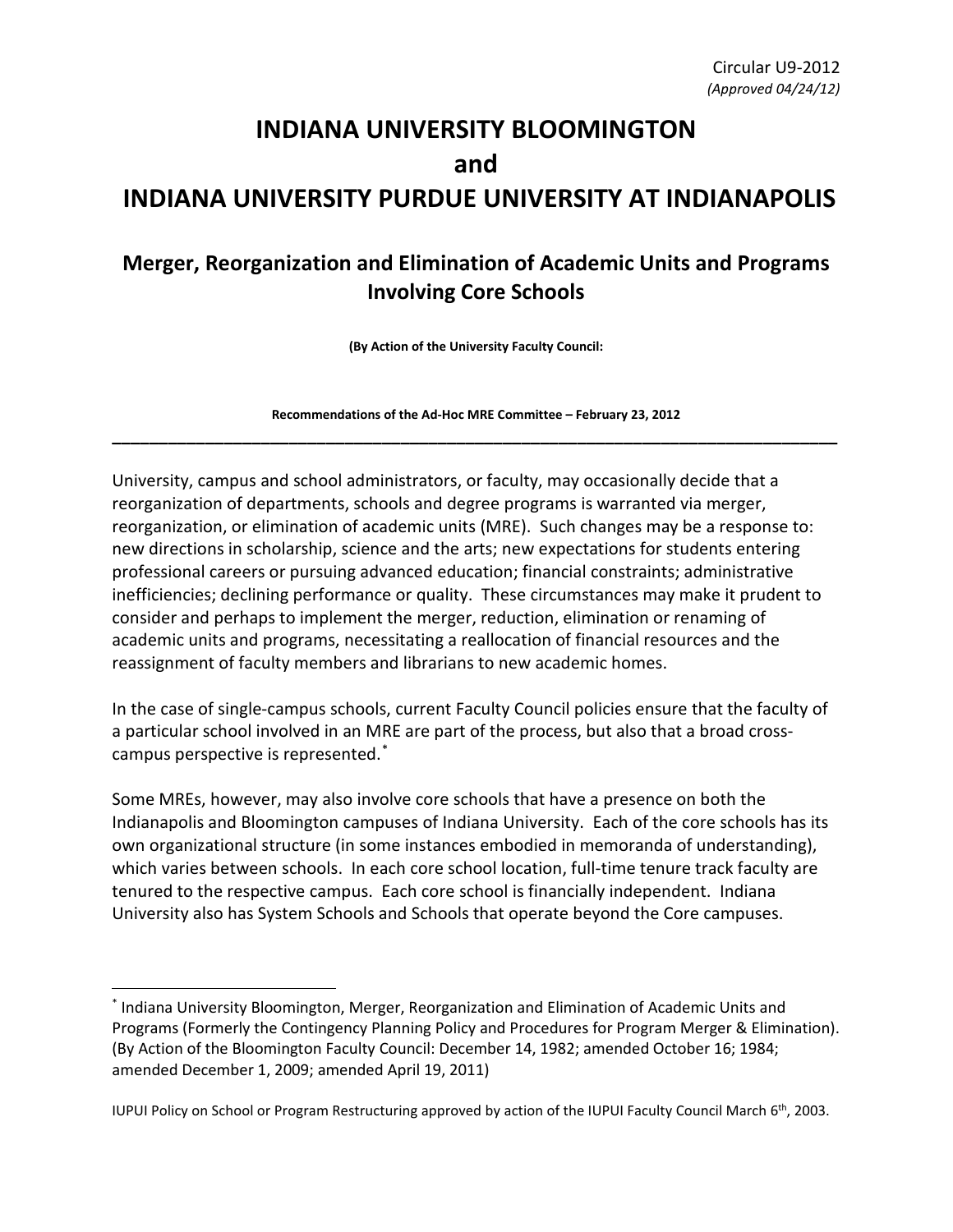In the case of core schools, MRE decisions have the potential to affect that school at each location, and also broadly affect the Indianapolis and Bloomington campuses generally. Therefore, it is important to involve administrators, faculty, students, and constituents broadly on each campus so that all affected units have a chance to provide input and advice should a MRE of a core school be proposed.

Consistent with our commitment to shared faculty and administrative governance, the Indiana University faculty expects that the following principles shall govern such processes of MRE reorganization:

(1) *Consultation***.** Faculty and student governance bodies shall be apprised of the need or desirability for reorganizing academic units and programs as early as possible in the MRE process of deliberation, so that their informed input may play a prominent and effective role in planning for change. For core schools, this means both the Bloomington Faculty Council (BFC) and Indianapolis Faculty Council (IFC), with notice to the University Faculty Council (UFC). The BFC, IFC, and UFC shall collaborate with administration to constitute an ad hoc MRE review committee for each such proposal, comprised of faculty proportionate to the faculty populations of each school and campus directly involved, and including appropriate representation from other affected units.

(2) *Faculty Response* Faculty members, librarians and others (e.g., professional staff), on either campus, shall have a reasonable period of time, to be decided in consultation with the UFC Executive Committee and the ad hoc MRE review committee, to provide feedback to the MRE Committee. They shall be invited to send their concerns to the ad hoc MRE review committee or to the Executive Committee of the faculty council on their campus. The ad hoc MRE review committee must be provided with documentation accurately describing the proposed reorganization and the justifications for it. The ad hoc MRE committee shall also receive (1) a financial forecast (including a draft budget [preferably for a three-to-five year period] and an explanation of any reallocation of financial resources] and (2) an assessment of the benefits to teaching, research and service expected to arise from the MRE.

The MRE committee will prepare a report summarizing concerns expressed to it and offering its own comments on the proposed reorganization. The report shall be sent to relevant Deans, Provost(s) / Chancellors and the University President – and considered by – them before any changes are finalized. The report shall also be sent to the executive committee of the UFC and parallel committees of the BFC and IFC.

(3) *Tenure*. Except under conditions of financial exigency (cf. AAUP 1940 Statement of Principles on Academic Freedom and Tenure: "Termination of a continuous appointment because of financial exigency should be demonstrably bona fide."), the appointments of tenured and probationary tenure-track faculty members and librarians shall not be terminated as a consequence of such MRE reorganization. Necessary reductions in the number of tenured and probationary tenure-track faculty shall be achieved instead by voluntary reassignment or attrition.